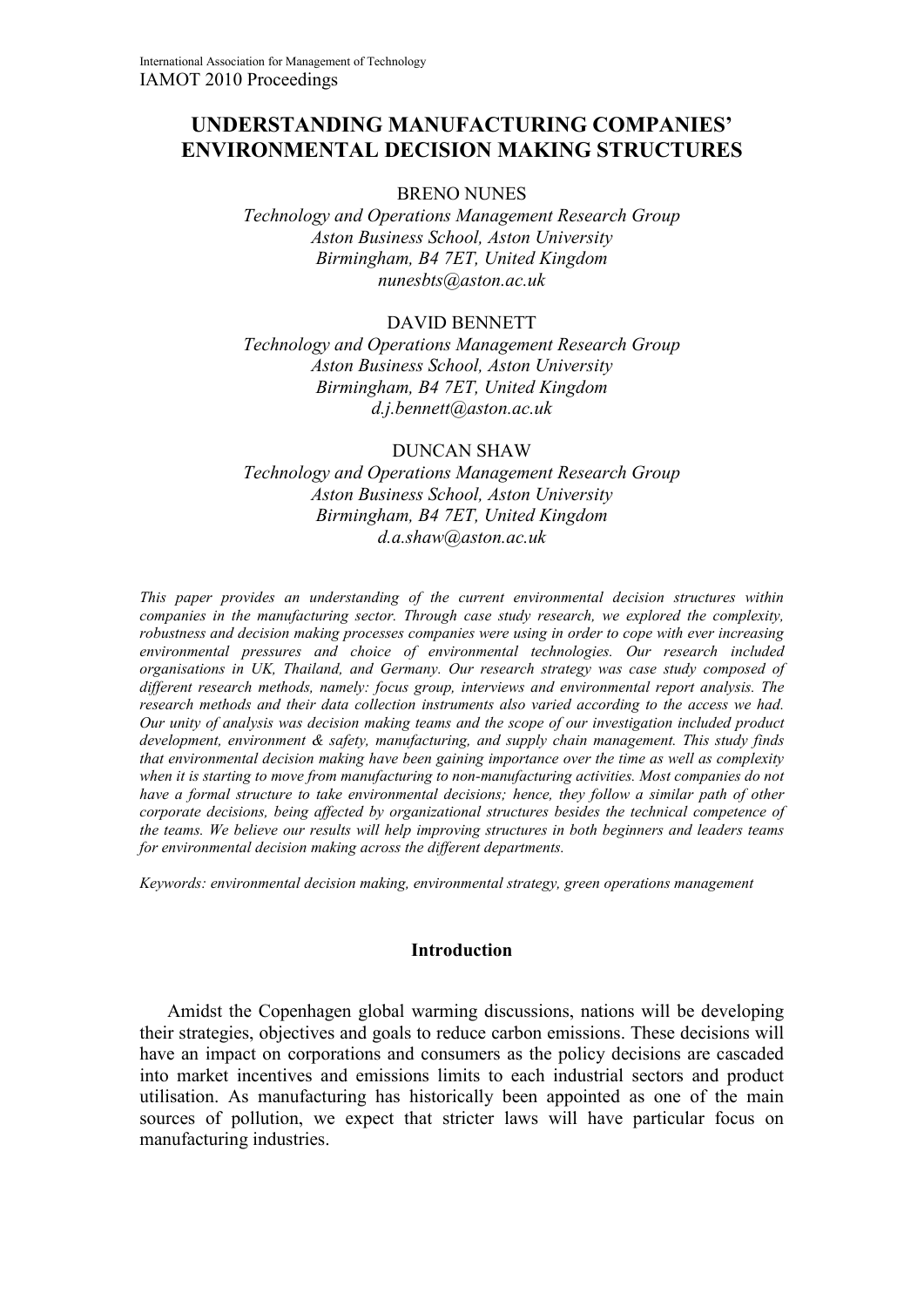In addition to the forthcoming demands for carbon emissions cuts, manufacturing has also to deal with decisions related to elimination of substances of concerns (for both consumers and employees), reduction of waste stream due to the scarcity of landfills, and water conservation issues amongst others.

Nunes and Bennett (2010) have evaluated how global companies in the automotive sector are taking environmental initiatives across all activities of operations function. In their classification, car manufacturers are investing in green building technologies (for manufacturing and non-manufacturing facilities), greener design choices, and more efficient manufacturing processes as well as extending their environmental principles to their suppliers through green supply chains including new concerns to the backwards flow of materials and product recovery (reverse logistics).

These new concerns in greening businesses have increased complexity and importance of environmental decision making in organisations. Thereby, it is the research problem we are addressing in this study.

# **Literature Review on environmental decision making**

Most of the studies in environmental decision making have been carried out at the policy level (English, 1999; Hoffman, 1999; Azapagic, 2003). At company and departmental levels ISO 14001 structures have been used to take decisions although they do not include decision making methodologies. Current literature on the topic brings little to light about the particularities existing between environmental decisions in the different activities of operations function and technology choice. As policy is cascaded to business units and departments it becomes necessary to understand the different drivers and structures within them. Also the existing studies in the field are mostly quantitative, which leaves a gap to be explored regarding the processes behind environmental decision-making in manufacturing organisations (Presley, Meade, and Sarkis, 2007; Tsoulfas and Pappis, 2008; Staikos and Rahimifard, 2007).

As mentioned earlier, environmental decision making has been explained as developing environmental policies. For example, English (1999) offers an approach for information-gathering and analysis for environmental decision making, consisting of 8 categories: (1) determine goals/values, (2) characterise the environment, (3) characterise the economic, social, political setting, (4) characterise the legal/regulatory setting, (5) integrate information, (6) forecast, (7) assess, refine, narrow options, (8) conduct post-decision assessment. Alternatively Hoffman (1999) presents a roadmap for organizational change to invoke environmental actions. The author designs 4 phases to encourage change: diagnosis, unfreezing, movement, refreezing. After 'diagnosing' concerning issues, the 'unfreezing' phase includes establishing a sense of urgency, the forming of a guiding coalition, and creating a vision. 'Movement' requires communication of the vision, empowering others to act, planning for and creating change, and consolidate improvements. Finally, 'refreezing' relates to institutionalizing new approaches. These approached are more change management.

A systems approach to environmental decision making has also been taken. For example, Van Der Vorst (1999) highlights that a systems approach should extend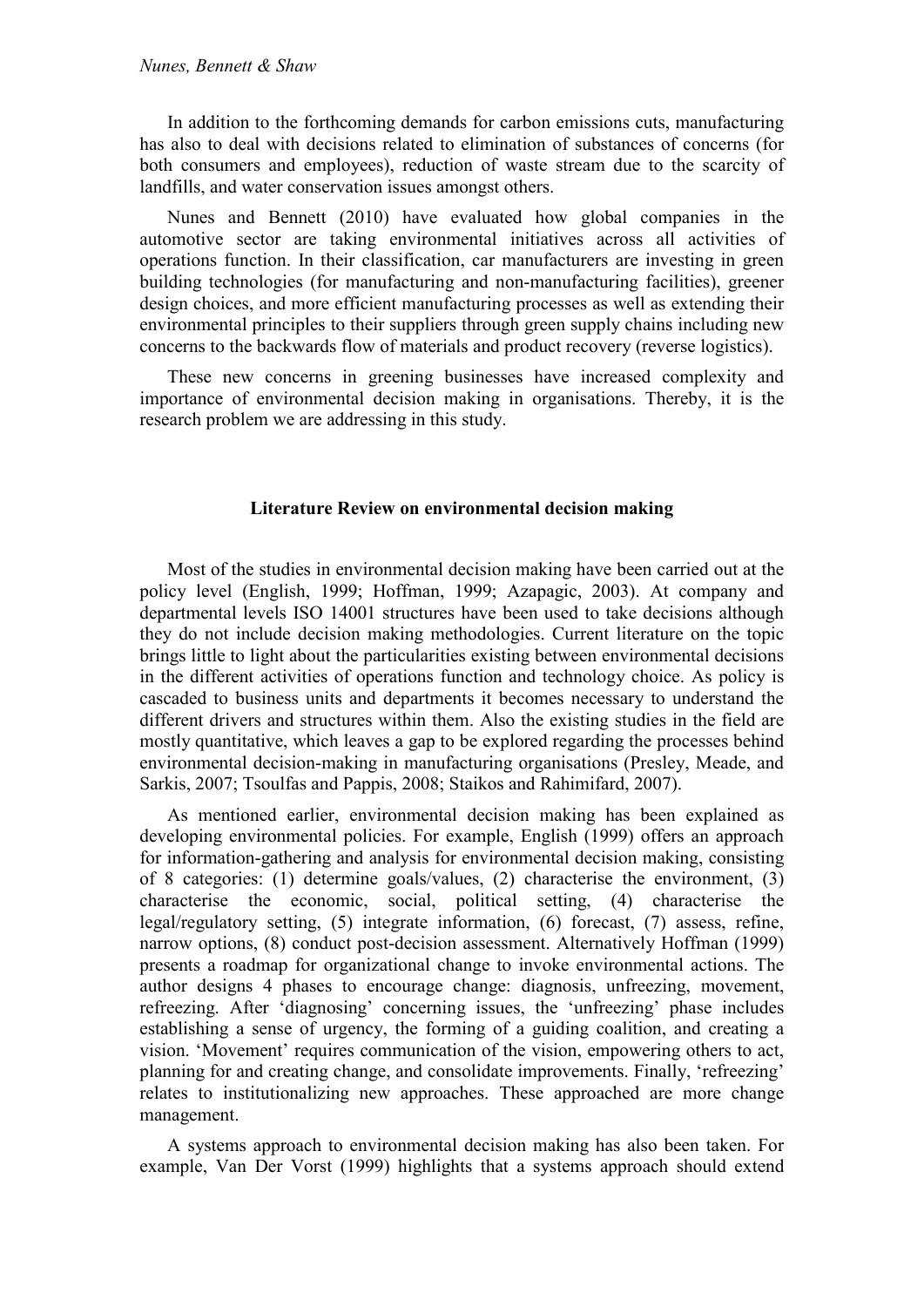beyond the environmental impact assessment, environmental management systems, and life-cycle assessment. Azapagic (2003) proposes a general 5 stage framework for Corporate Sustainability Management System, which is compatible with ISO 14000 environmental management systems standards, including: (1) sustainable development policy, (2) planning, (3) implementation, (4) communication, (5) review and correction actions. Azapagic locates the business strategy and vision in the centre of the model linking it to sustainable development policy and planning stages.

Presley, Meade, and Sarkis (2007) notice that most models support sustainability decisions at a broader dimension, as such studies include regional policy and industrial analysis. Thus, they present a Strategic Sustainability Justification Methodology (SSJM) comprising four phases: (1) identify system impact, (2) estimate impact, (3) perform decision analysis, (4) track operations. The authors test this in a reverse logistic outsourcing example including economic, social and environmental dimensions.

Also on environmental decision making in supply chains, Tsoulfas and Pappis (2008) used a multi-criteria decision-making (MCDM) technique to include environmental performance indicators in the analysis of supply chains. They chose MCDM to analyse objectives and criteria that were conflicting, multi-dimensional, incomparable and incommensurable and needed to accommodate quantitative and qualitative data. Another multi-criteria approach is presented by Staikos and Rahimifard (2007) who combined Analytical Hierarchy Process (AHP) with life-cycle and cost benefit analysis to analyse shoe waste management. The authors used quantitative (for economic and environmental factors) and qualitative (for technical factors) analyses for a complex range of alternatives: (1) reuse: shoes are reused in less-developed countries; (2) recycling: shoes are shred as a whole; (3) recycling: shoes are dissembled to shred separated materials, (4) recover: incineration to generate heat and electricity; (5) disposal: in a landfill. This example shows a range of alternatives that make environmental decision making more complex.

Indeed, supply chains have been studied to bring business sustainability into a broader arena. On supply chain design, Tsoulfas and Pappis (2006) classify environmental principles into 6 categories: (1) product design, (2) packaging, (3) collection/transportation, (4) recycling/disposal, (5) greening internal/external business environment, (6) other management issues. Thus, supply chain design stretches the scope of environmental analysis, increasing its complexity and uncertainty and other business trends (e.g. market globalisation) brings other complexities to evaluate/manage business performance (Hill, 2007).

This is daunting for the management of supply chains given the high number of players and strong trade-offs. Consequently, while questions of why a company should implement sustainable supply chain practices may have been addressed, other issues remain e.g. how companies make environmental decisions or how to select between, methodologies to optimise strategic investments, the implementation of environmental initiatives while aligning with corporate goals e.g. profitability. For example, on this last point, while some business practices return profits, environmental protection is recognised more as a public good (Orsato, 2006) which may not return profits but may conflict with corporative objectives under an opportunity cost analysis. This extends to the public good created by the supply chain, as Seuring and Müller (2008) identified the objectives of corporations for greening supply chains which included: (1) supplier management for risks and performance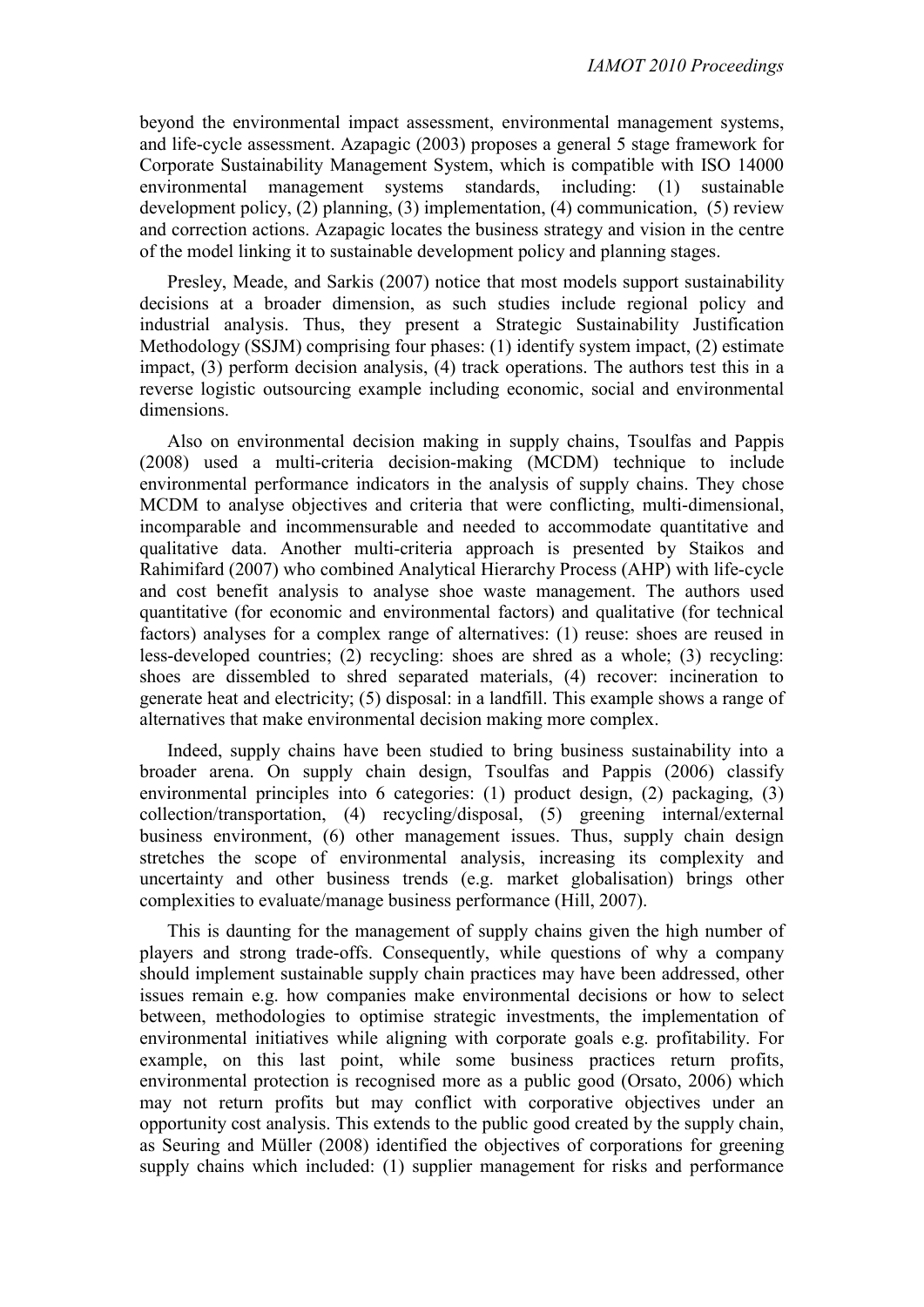(e.g. avoiding risk from suppliers with poor environmental and social performance); (2) supply chain management for sustainable products as a more proactive strategy. However, as businesses consider the importance of managing (their and suppliers') intangibles, environmental issues may become more valuable. Following this trend, environmental/green operations management has gained special attention and, due to the complexity of issues and range of resolutions, a systemic approach seems necessary to analyse how decisions impact on environmental aspects and the business/operations strategy. In fact, authors have already claimed the need of systems view of environmental issues (Corbett and Klassen, 2006; Klassen, 2001; Graedel and Allenby, 1995, Kleindorfer et al, 2005; Orsato, 2006).

The extended view of environmental management towards supply chain is justifiable given the transfer of environmental impacts within outsourcing practices and the different legislations in countries (Brown, 2008). In conjunction with outsourcing trends, Child and Tsai (2004) explain that companies face different institutional constraints in different countries that could affect their strategy (proactive or reactive environmentally). In addition, Van Hoek (2002) discusses the integration of environmental issues and business strategy, "The point being that it should not be an add-on characteristic; it is a strategic choice that has to be managed consistently and accordingly". Van Hoek adds the importance of market willingness to pay for the green product and other market issues e.g. barriers to imitation, and by adding new criteria to assess greening alternatives we increase the decision complexity.

In the 1990s, when the scope of environmental decisions was more narrowed within only manufacturing processes, many authors have published seminal studies to show that environmental decisions towards pollution prevention technologies were superior as well as better aligned with business goals than pollution control technologies (Klassen and Whybark, 1999; Sarkis, 1995; Shirivastava, 1995; Beamon, 1999).

Given these complexities and economic, social and natural contexts in which companies operate, we have studied the main drivers for environmental decision making, the origin of ideas for environmental improvement, performance measurement, and the structures used for environmental decision making.

Next we present the research methodology, with a brief description and the research method employed in each case.

# **Research Methodology**

Our research methodology is predominantly qualitative and the research strategy was based upon case studies. The main reason for such choices resides in nature of the problem being researched which changes accordingly to the context of the company. For instance, environmental pressures will change according to factors such as industry sector and location. In order to have control over research variables, we have used decision making teams as our unit of analysis and explored different industries (automotive industry  $(2)$ , textiles  $(2)$ , food processing  $(1)$ , and chemical  $(1)$ ) in developed and developing countries. To understand cross-sector and location differences, other industries in developing and developed countries were investigated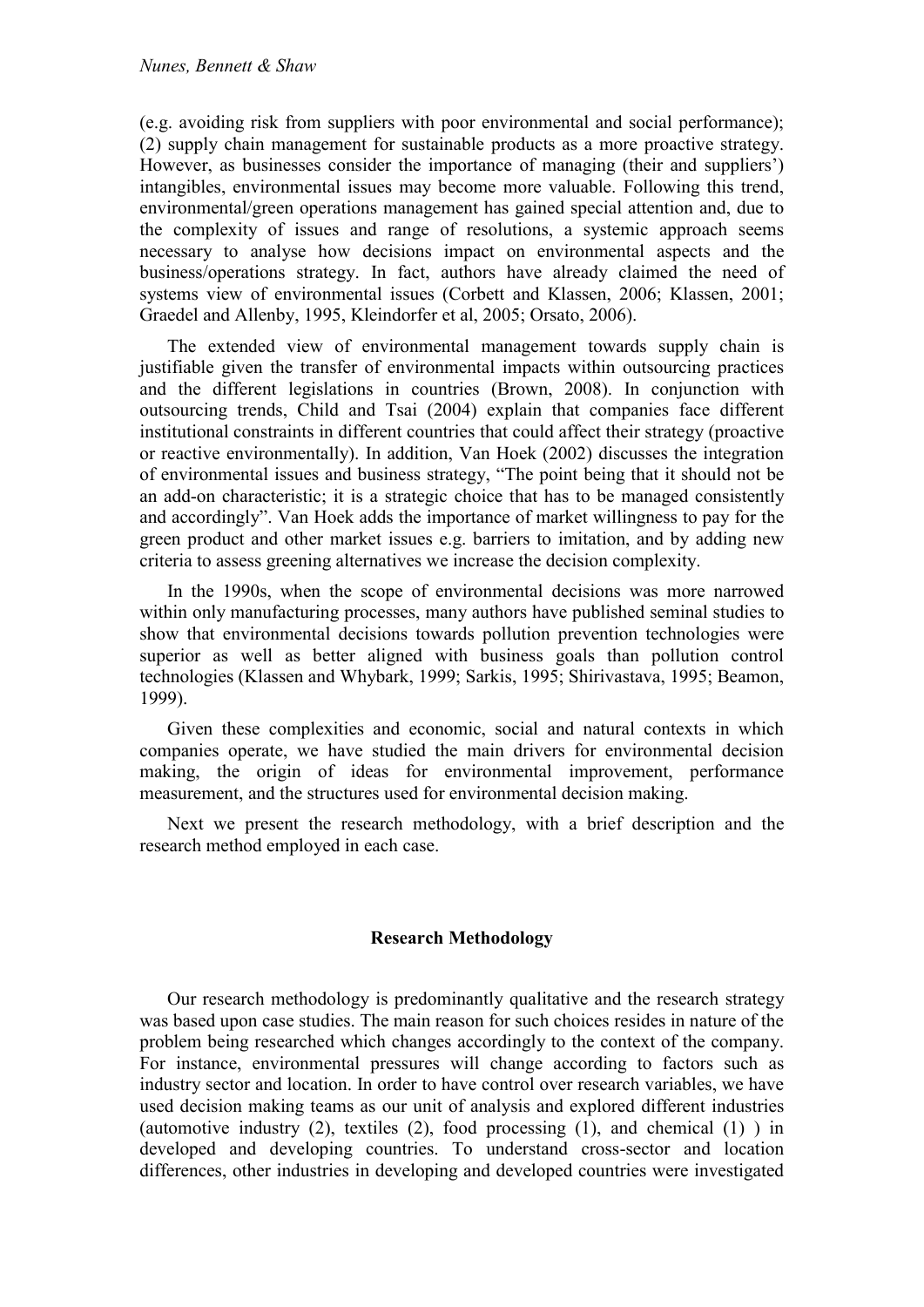(See table 1). In short, our investigation is more interested in the process of decision making rather than the decision themselves, and we tried to answer three main questions:

- 1. What are the main drivers for environmental decisions?
- 2. Where do environmental ideas come from?
- 3. What are the processes and nature of environmental decision making?

We have used different research methods relevant to the different settings investigated. In some cases, data were collected through personal interviews and using semi-structured questionnaires when access to interviewees was limited. On the other hand, when the time available for individual interviews was limited, we used focus groups to collect the data adapting the same semi-structured questionnaire used for personal interviews.

In the empirical research, our interviews were undertaken in different functional areas of the companies, namely: product development, environment & safety, manufacturing, and supply chain management. It is important to note the difference taken between supply chain management and manufacturing areas. When dealing with supply chain management, we have considered the internal operations decisions and initiatives and the issues associated to supplier and customer relationship, while the research on manufacturing areas only looked at internal issues.

Table 1 shows the list of cases, industrial sector, area of research, and research method used. Due to confidentiality reasons, we have used fictional names.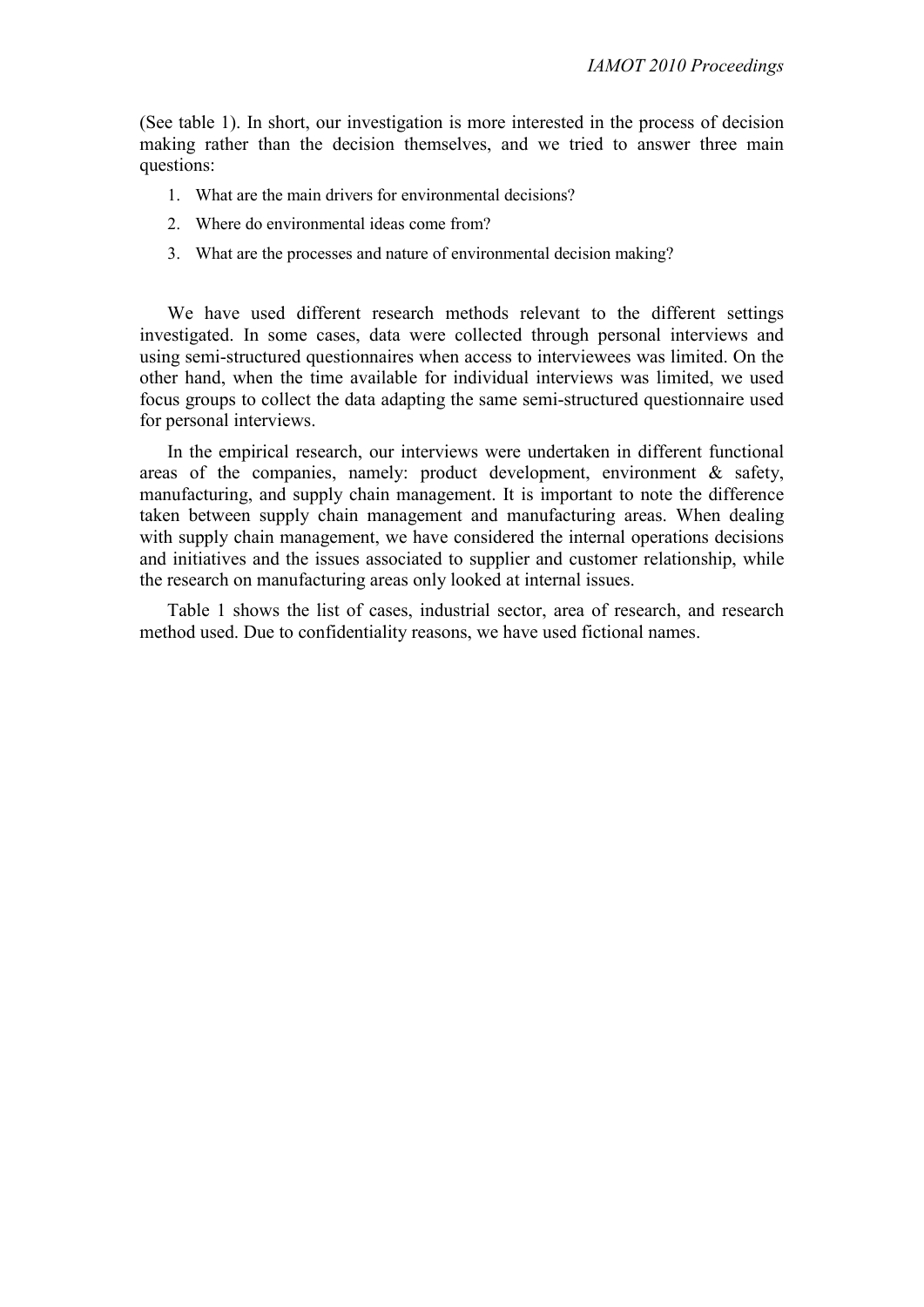| ì<br>č                      |
|-----------------------------|
| ₩                           |
| ÷<br>í<br>ć<br>z<br>uo<br>۵ |
| č                           |

| Industrial sector | <b>Area of Research</b>      | <b>Research Method</b> | Number of participants                 | Hours            |
|-------------------|------------------------------|------------------------|----------------------------------------|------------------|
| (Plant location)  |                              |                        | (job position)                         | (total)          |
| Car manufacturer  | Product development          | Focus Group            | $\bullet$                              | 2h 30 minutes    |
| (Germany)         |                              |                        | (engineers / product development team) |                  |
| Car manufacturer  | Manufacturing                | Personal Interviews    |                                        | 2 hours          |
| (XI)              |                              |                        | (Environmental Manager)                |                  |
| Garments          | Manufacturing / Supply chain | Personal Interviews    |                                        | 1hour 40 minutes |
| (Thailand)        |                              |                        | <b>CEO</b>                             |                  |
| Food processing   | Manufacturing / Supply chain | Personal Interviews    |                                        | 2 hours          |
| (Thailand)        |                              |                        | Managing Director Assistant            |                  |
| Chemical          | Manufacturing / Supply chain | Personal Interviews    | 3 people                               | 4 hours          |
| (Thailand)        |                              |                        | (Top administrator)                    |                  |
| Carpets           | Manufacturing / Supply chain | Personal Interviews    |                                        | l hour           |
| (JK)              |                              |                        | Environmental manager                  |                  |

Table 1 - Cases, brand nationality, industrial sectors, plant location, area of research, research methods, number of participants, hours of data collection Table 1 - Cases, brand nationality, industrial sectors, plant location, area of research, research methods, number of participants, hours of data collection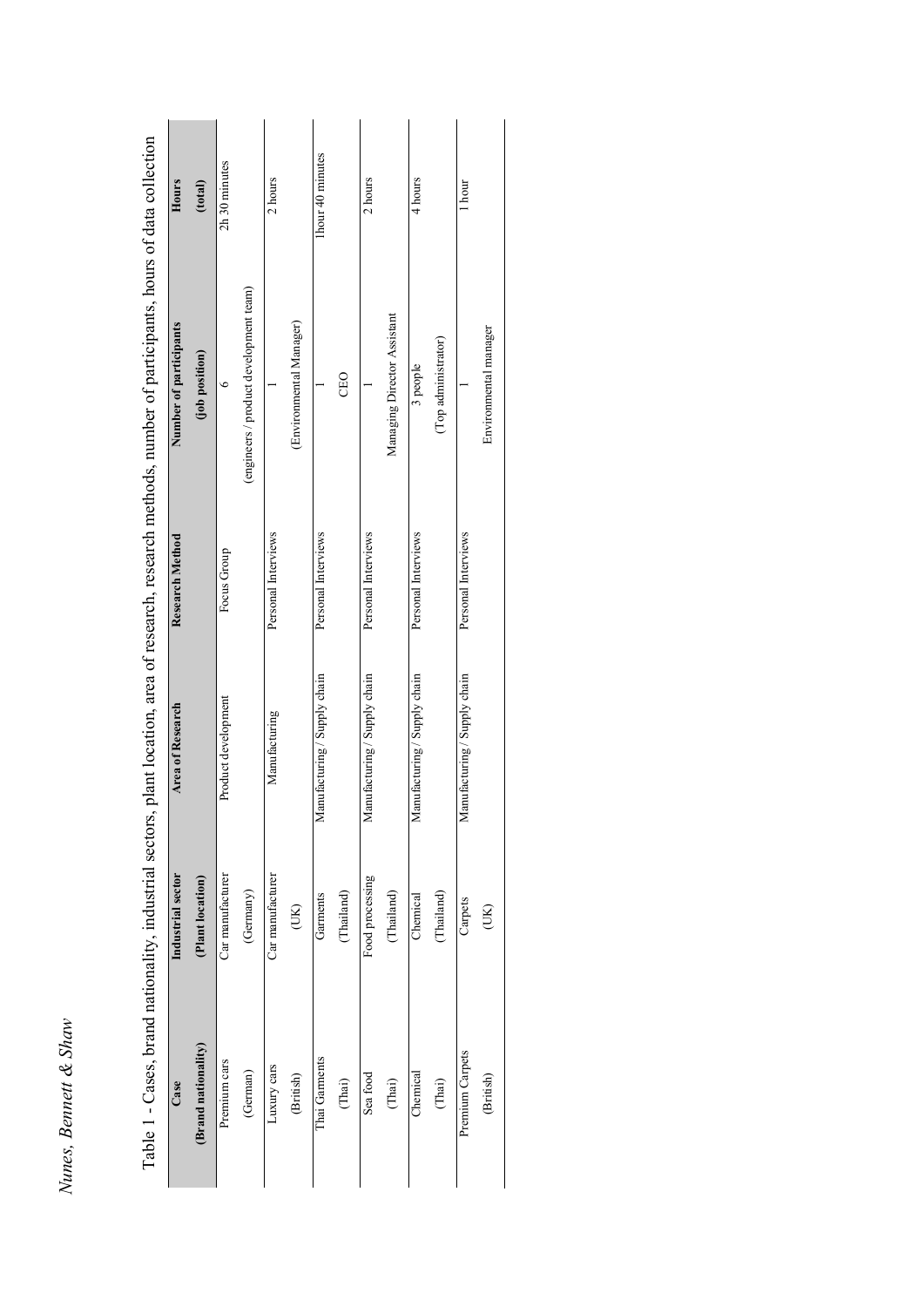# **Findings and Data Analysis**

From our exploratory research, most managers admit they do not have a robust and structured approach for environmental decision making. Decisions are sometimes based on experience using rudimentary tools which examine the financial performance of alternatives.

However, some companies use decision structures making environmental decisions go through the same path and procedures as any other business decisions. Other companies were taking decisions based upon an isolated driver (e.g. customers) without considering the implications for other important drivers (e.g. cost, competitors, and environmental performance).

In one case, environmental decisions were viewed as easy but getting harder. For instance, the environmental decisions were considered easy because the interviewee felt it was obvious what should be done  $-e.g.,$  a requirement from the law or from the customer. Nevertheless, they predicted future complications as the company meets basic requirements so a more strategic and proactive approach will be needed.

Three of our cases had a very structured approach for business decisions which end up being used for environmental decision making. In a case from the automotive sector, we found the payoff being modified to meet the viability and reality of environmental initiatives.

The issues relating to an understanding of what green means in terms of products, process, and technology were also brought into consideration.

A special context was also found in sectors where environmental-related legislation was very strong (e.g. hygiene for food processing and safety for chemical). In these cases, meeting the legislation was very close to meeting customer requirements as well as the industry environmental benchmarks. Nevertheless, these companies were also moving towards more proactive behaviour due to brand image, cost reduction opportunities, and benefits of environmental management systems certification.

The following sections will present the data analysis.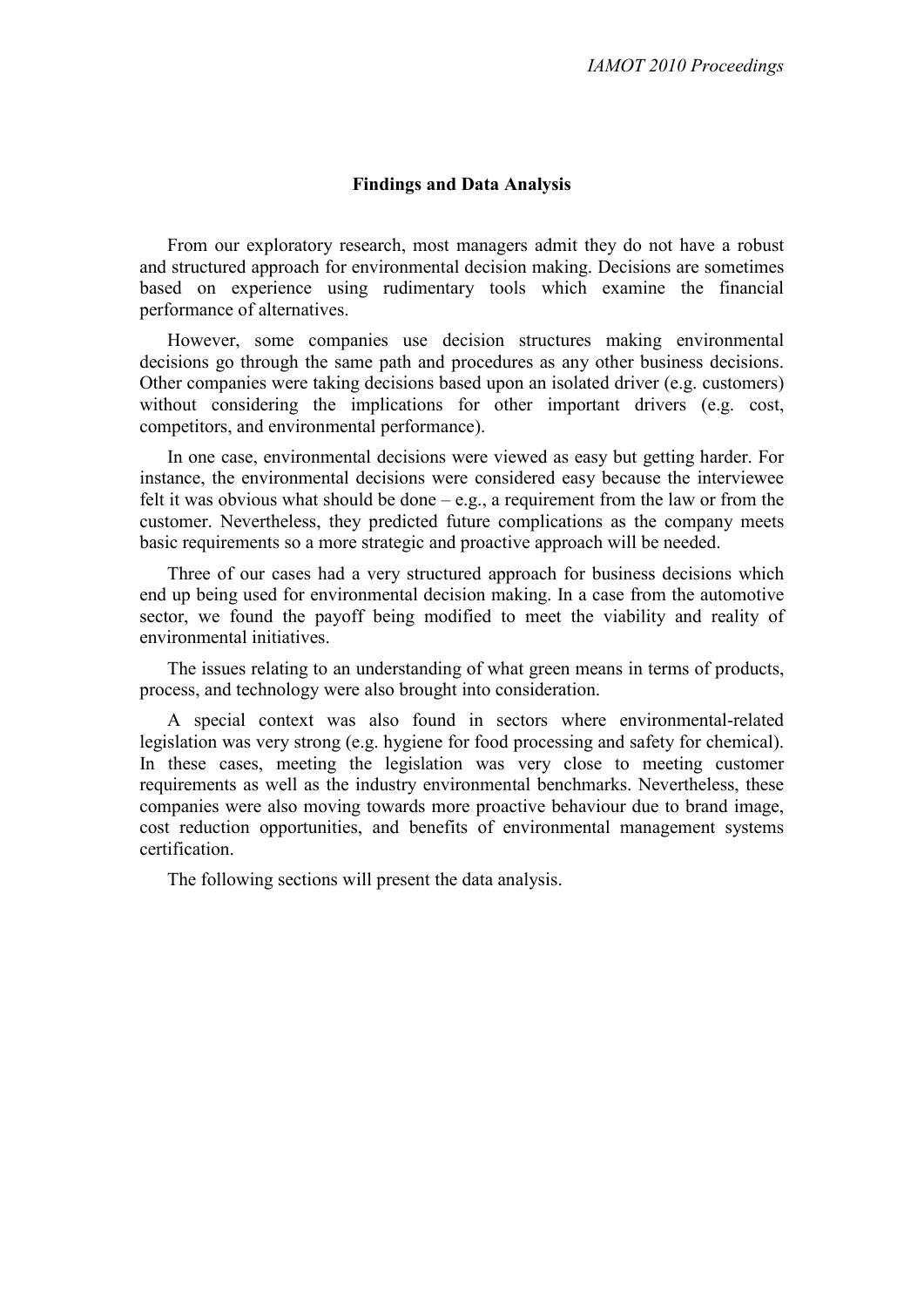### *Main Drivers for Environmental decisions*

Table 2 shows the different issues that each company pointed out to be the drivers for environmental decisions.

| Case                  | <b>Drivers</b>                                                                                                                                                                                                                                                                                                                        |
|-----------------------|---------------------------------------------------------------------------------------------------------------------------------------------------------------------------------------------------------------------------------------------------------------------------------------------------------------------------------------|
| (Area of research)    |                                                                                                                                                                                                                                                                                                                                       |
|                       |                                                                                                                                                                                                                                                                                                                                       |
| Premium cars          | Internal policy, Legislation (specifications), Functionality, Customer, Profitability,<br>Workers' conditions                                                                                                                                                                                                                         |
| (Product Development) |                                                                                                                                                                                                                                                                                                                                       |
|                       |                                                                                                                                                                                                                                                                                                                                       |
| Luxury cars           | Legal compliance and stay ahead of the environmental legislation, cost savings, ethics<br>and environmental issues, better environmental performance, rapid return on                                                                                                                                                                 |
| (Manufacturing)       | investments, awareness about international Group benchmarks and environmental<br>management systems standards.                                                                                                                                                                                                                        |
| Thai Garments         | Cost reduction and improvements in workers' conditions                                                                                                                                                                                                                                                                                |
| (Supply Chain)        |                                                                                                                                                                                                                                                                                                                                       |
| Sea food              | Safety and hygiene controls, the drivers for certification also include federal and local                                                                                                                                                                                                                                             |
| (Supply Chain)        | government legislation (e.g. Ministry of Industry, Ministry of Public Health, etc),<br>customers' standards and special requirements                                                                                                                                                                                                  |
|                       | Alongside with the changes in international business, the company named the following<br>drivers for taking environmental initiatives: electricity costs, legal issues in water<br>treatment, customers' requirements, local and federal legislation, local and international<br>competitors and social responsibility (brand image). |
| Chemical              | Company's environmental awareness, cost reduction, corporate image, and legislation                                                                                                                                                                                                                                                   |
| (Supply Chain)        | compliance.                                                                                                                                                                                                                                                                                                                           |
| Premium Carpets       | Customer requirements (commercial customers)                                                                                                                                                                                                                                                                                          |
| (Manufacturing)       | Government grants                                                                                                                                                                                                                                                                                                                     |
|                       | Moral (internal) responsibility                                                                                                                                                                                                                                                                                                       |
|                       | Environmental social Policy $-$ to lead the sector 2015                                                                                                                                                                                                                                                                               |
|                       |                                                                                                                                                                                                                                                                                                                                       |

| Table 2 – Drivers for environmental initiatives |  |  |  |
|-------------------------------------------------|--|--|--|
|-------------------------------------------------|--|--|--|

Our data shows that legislation compliance and cost reduction continue to be the main drivers. Despite of this fact, companies' interviewees say that the environment is getting more and more important in the business agenda and their initiatives are starting to become broader than the legislation, therefore, becoming part of companies' internal policies. The Garment case, with weaker environmental legislation and less pressure from commercial customers, demonstrated fewer initiatives beyond manufacturing. On the other hand, we found pressures from commercial customer having a stronger weight than legislation in Premium carpet case. Most of the environmental initiatives were customer-driven, because without environmental certification both the image of the company or the commercial relationship could be in jeopardy. In the automotive industry instead, because individual customers are numerous and perhaps more important for most market segments than commercial customers, their actions are more driven by legislation with regards to product development.

Environmental initiatives are seen mostly from their impact on environmental performance and return over investment perspectives; very few companies related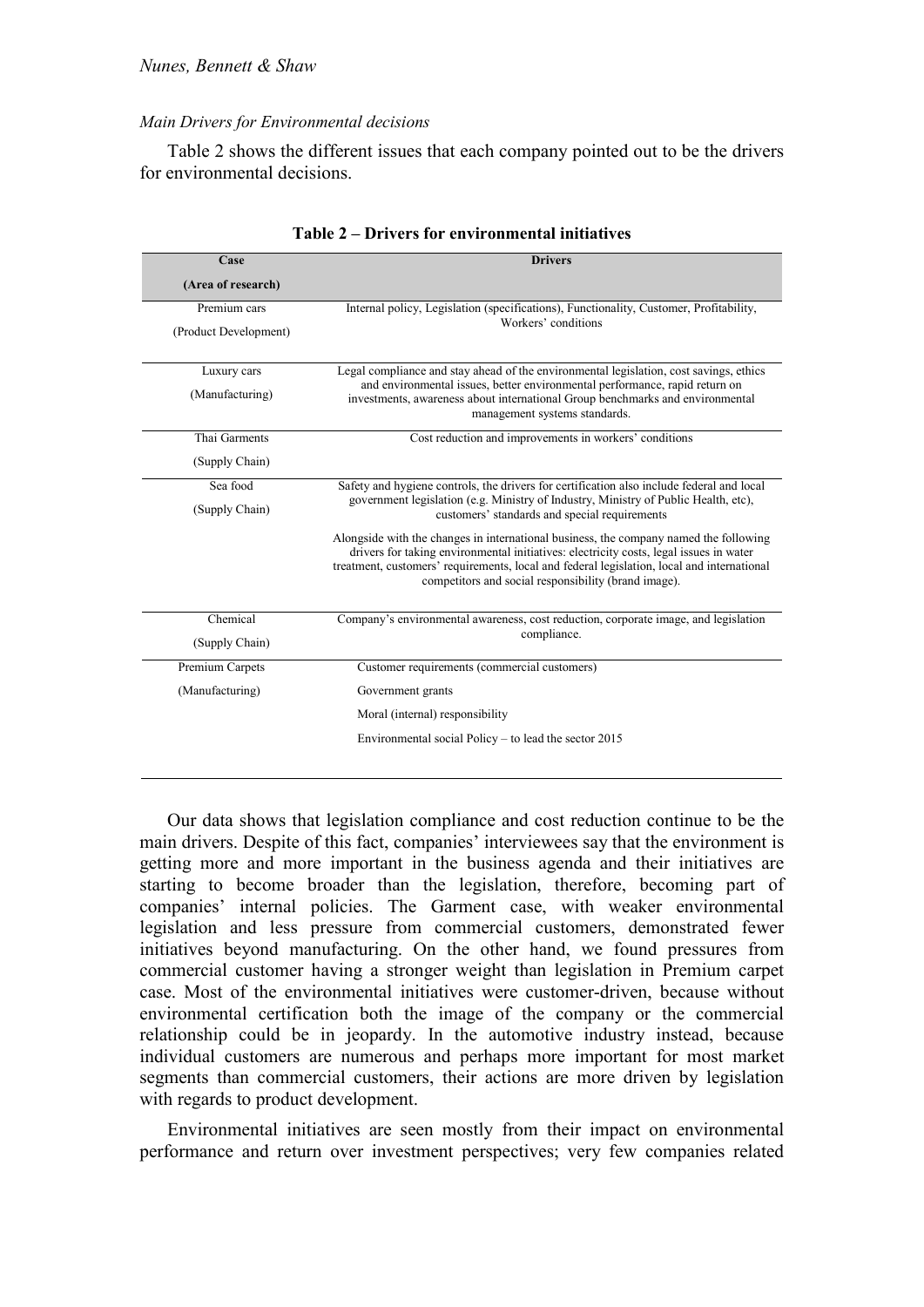environmental initiatives as part of the corporate strategy or important for the overall business.

An important factor is reveal from our data analysis: Environmental competition is still very low and in its early stages regardless the sector or location. Hence, the level of ecological innovation and competition to take the environmental leadership is not evident, and mostly related to brand image. Only the sea food company demonstrated a explicit concern in being ahead of competitors in environmental performance.

#### *Origins of ideas for environmental initiatives*

Table 3 shows the different issues that each company pointed out to be the origins of their ideas for environmental initiatives.

| Case                  | Origin of ideas                                                                                                                                                                                                                                                                                                                                |
|-----------------------|------------------------------------------------------------------------------------------------------------------------------------------------------------------------------------------------------------------------------------------------------------------------------------------------------------------------------------------------|
| (Area of research)    |                                                                                                                                                                                                                                                                                                                                                |
| Premium cars          | Mostly from internal sources, some influence from suppliers and group standards                                                                                                                                                                                                                                                                |
| (Product Development) |                                                                                                                                                                                                                                                                                                                                                |
| Luxury cars           | External consultants, in-house experts, local teams and group "best practices database",                                                                                                                                                                                                                                                       |
| (Manufacturing)       | internal surveys.                                                                                                                                                                                                                                                                                                                              |
| Thai Garments         | Most of ideas are generated in house. Working group, consultants, External sources,                                                                                                                                                                                                                                                            |
| (Supply Chain)        | and Industry Federation.                                                                                                                                                                                                                                                                                                                       |
| Sea food              | External sources such as customer, suppliers, auditors, and governments contribute                                                                                                                                                                                                                                                             |
| (Supply Chain)        | sometimes as part of the company's environmental learning. Experts are usually hired<br>for special projects. Internally, all the departments report their performance and bring<br>their suggestion for better environmental performance.                                                                                                     |
| Chemical              | Most of ideas implemented come from the company owners and the environment                                                                                                                                                                                                                                                                     |
| (Supply Chain)        | committee. For special projects like the biomass power plant, it uses external<br>consultants. Decision makers also visit other companies (not competitors though) that<br>have similar process to know more about a possible solution and analyse its results.<br>There is also cooperation with universities evaluating technical solutions. |
| Premium Carpets       | Consultants, University (researchers), Safety and Risk Management department,                                                                                                                                                                                                                                                                  |
|                       | Employees                                                                                                                                                                                                                                                                                                                                      |
| (Manufacturing)       |                                                                                                                                                                                                                                                                                                                                                |

#### **Table 3 – cases and origin of ideas**

According to our data, companies have mixed sources to create ideas for environmental initiatives, which includes their own personnel at all organization levels, industry experts, consultant, customers, suppliers, industry federations, group database and standards, and suppliers.

A closer analysis shows that technical issues and big projects usually receive external help (consultants and industry experts). In-house experts also contribute for technical decisions; while top administration always participates in big project decisions. We could also notice that customers play a minor role in suggesting environmental ideas, and middle management and shop-floor associates have a strong role in finding solutions for continuous improvement.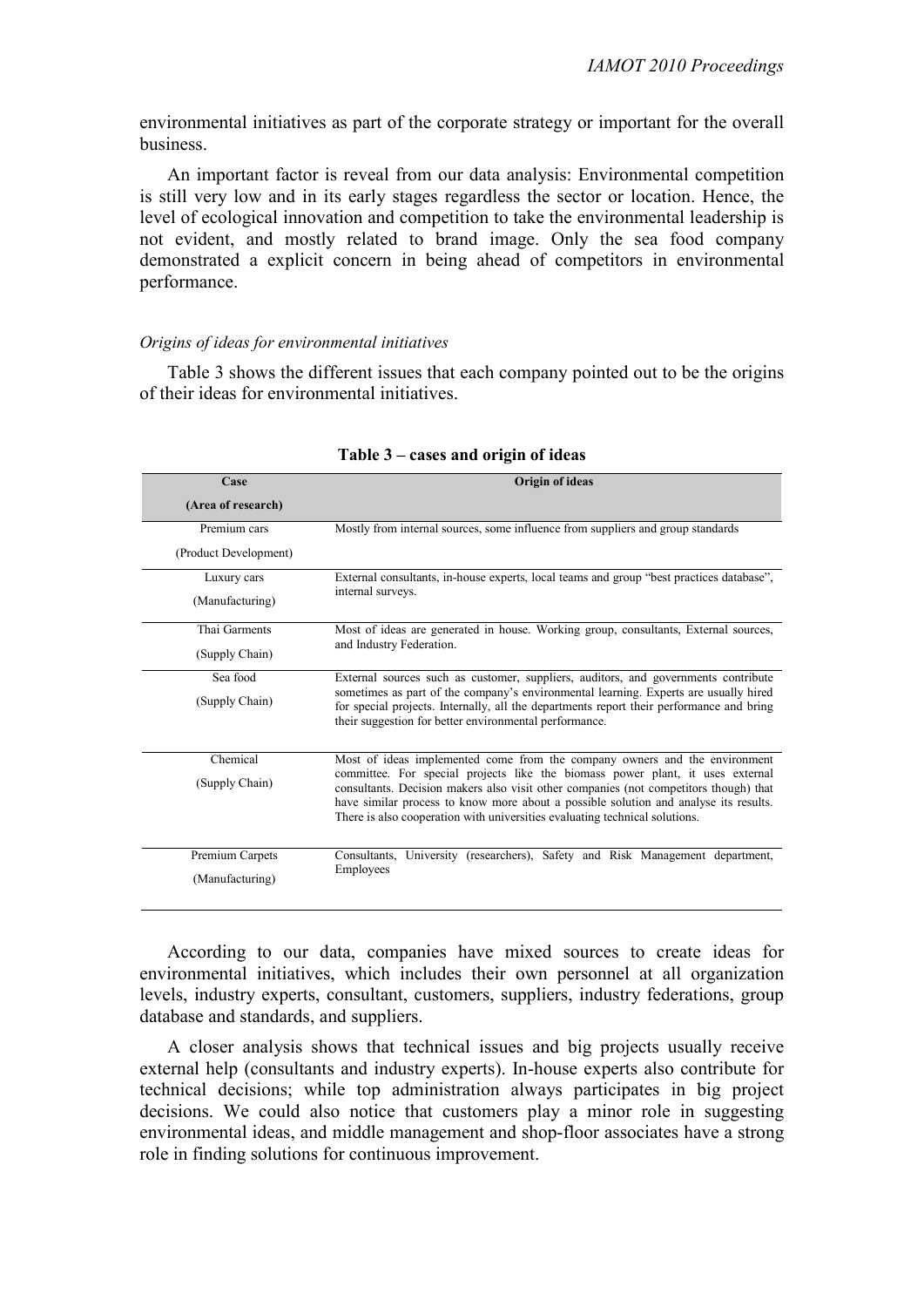Differently from manufacturing activities, product development (PD) ideas are dealt mostly internally to the PD teams due to issues of confidentiality. It does indeed receive the influence of suppliers and top administration; however, as Hoek (2002) mentioned, it is not very well integrated with other areas and the overall business environmental strategy.

### *Process of decision making*

Table 4 describes the environmental decision making processes companies follow.

| Case                                  | <b>Environmental Decision Making Process</b>                                                                                                                                                                                                                                                                                                                                                                                                                                                                                                                                                                                                                                                                                                                                                                                                                                                                                                                                                                                                                                                                                                                                                                               |
|---------------------------------------|----------------------------------------------------------------------------------------------------------------------------------------------------------------------------------------------------------------------------------------------------------------------------------------------------------------------------------------------------------------------------------------------------------------------------------------------------------------------------------------------------------------------------------------------------------------------------------------------------------------------------------------------------------------------------------------------------------------------------------------------------------------------------------------------------------------------------------------------------------------------------------------------------------------------------------------------------------------------------------------------------------------------------------------------------------------------------------------------------------------------------------------------------------------------------------------------------------------------------|
| (Area of research)                    |                                                                                                                                                                                                                                                                                                                                                                                                                                                                                                                                                                                                                                                                                                                                                                                                                                                                                                                                                                                                                                                                                                                                                                                                                            |
| Premium cars<br>(Product Development) | All in all, ideas to be implemented need to go through the stages of research, preparation<br>of the proposal, evaluation and approval of the proposal, and finally, the implementation.<br>It usually takes 3 months in research and preparation, and if the idea is well received by<br>the committee it may be evaluated and approved within 3 months. One of the first steps<br>Making environmental decisions in product development is to identify and synchronize<br>the decision to the connected parts, and then, prepare a proposal to be presented and<br>approved by a committee. The committee joins people from different areas such as<br>production, product development, and finance. They are mostly internal people, and the<br>committee can have top managers providing their say. Environmental issues are<br>naturally a multiple objective decision as the transformation to be greener should be<br>done along side to getting cheaper, lighter and smaller. Just like any other business<br>decisions, environmental decisions are susceptible to the organization structures and<br>internal power.                                                                                             |
| Luxury cars<br>(Manufacturing)        | Regarding the decision making process, the decisions are usually taken by hybrid teams.<br>The EM says that these teams are composed of "appropriate people" (i.e. people whose<br>department is related to the decision). For instance, maintenance, environment, small<br>projects and production planning are often among the departments that have<br>representation in the decision making teams. So far, there is not a structured approach to<br>take environmental decisions although an improvement model is in the course of being<br>introduced in order to aid the strategic and operational decisions.                                                                                                                                                                                                                                                                                                                                                                                                                                                                                                                                                                                                        |
| Thai Garments<br>(Supply Chain)       | Environmental decision making in the company is divided in two groups: big and small<br>projects. Big projects, such as the 10-million Bahts water treatment station, needs to go<br>through the scrutiny of top administration for viability analysis. Small projects which can<br>be ideas from employees and the working group are only presented to the managing<br>director (MD), who evaluates the benefits from the investment, and finally, approves or<br>rejects its implementation. The criteria used to assess the environmental projects in the<br>company are: (1) Worker condition, (2) Amount of the Investment, and (3) Return over<br>the investment $(ROI)$ – in this priority order.                                                                                                                                                                                                                                                                                                                                                                                                                                                                                                                   |
| Sea food<br>(Supply Chain)            | Environmental decision making in the company seeks consensual decisions across<br>departments; although the final decision is given by the MD, the owner of the company.<br>Decision making process includes cost-benefit analysis and an evaluation of what would<br>happen if the company does not take or implement the decision. Decision criteria<br>considered in the company meetings are: cost, benefits, image of the company, and the<br>risk of not doing anything.<br>Environmental decisions vary in their levels of difficulty. While some are easy and<br>straight-forward; other are very difficult. The interviewee reckons that access to<br>technical information could help the company in some situations; mainly, to confirm that<br>the information from the Energy $&$ Safety department is reliable.                                                                                                                                                                                                                                                                                                                                                                                              |
| Chemical<br>(Supply Chain)            | Environmental decision making policy in the company divides projects according to its<br>size. Big projects are evaluated by the top administration and a project manager will<br>need to take responsibility in studying the initiative pros and cons to help the team in<br>taking decisions. Small projects have a less structured approach – they are evaluated in<br>the environmental committee, appraised by the MD and taken forward by the<br>departments.<br>Decision making process considers the investment amount and ROI, pros and cons<br>assessment, corporate social responsibility culture and image. Decisions tend to vary in<br>the level of difficult. If it is a decisions associated with the core part of the business,<br>which decision makers are familiar with, they say they can handle it well. On the other<br>hand, if it is a new area, they may need technical help. There is not a structure process to<br>take environmental decisions in the company; mainly when it is an internal discussion.<br>Nevertheless, consultants have been using decision making tools to help the company on<br>its environmental decisions. As the company does not own these tools, there is not much |

**Table 4 – Environmental decision making process**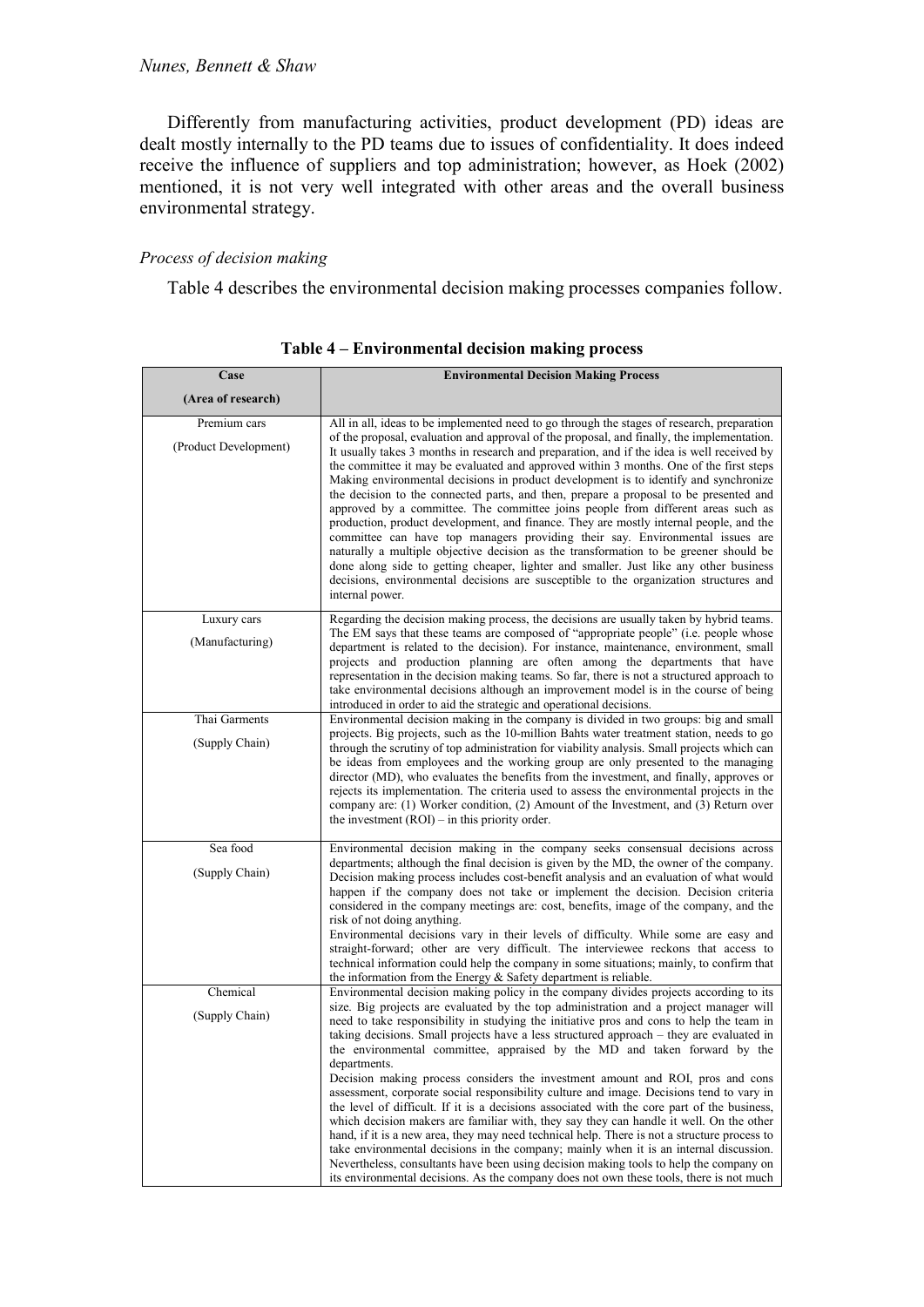|                 | detail about them. As a rule, decisions are taken in meetings and through discussions<br>where experience plays an important role.                                                                                                                                                                                                                                                                               |
|-----------------|------------------------------------------------------------------------------------------------------------------------------------------------------------------------------------------------------------------------------------------------------------------------------------------------------------------------------------------------------------------------------------------------------------------|
| Premium Carpets | The decision making process follow two main steps: (1) Preparation (research), and (2)                                                                                                                                                                                                                                                                                                                           |
| (Manufacturing) | presentation to Executive team. Consultants are usually contacted to provide help during<br>the process. Environmental decisions are now expanding towards supply chain level<br>which may make it harder and less obvious. New decision criteria will be added shortly<br>including Environmental and social policy, and Brand image and group values. No<br>specific environmental decision tool was mentioned |

The processes of environmental decision making in our cases have major similarities. First, they tend to follow similar paths and criteria of other business decisions. Environmental issues are usually seen as threshold to be achieve, a qualifier rather than an order-winner criterion in most decisions. However, once they are seen as important strategically for the overall business they may emerge as the main business criterion. For instance, an auto company in our sample changed the business criteria for viability of environmental projects. Instead of the usual 2-year period to pay off; they extended the pay off period to 5 year when evaluating and approving environmental initiatives. Image is also considered an important criterion. The chemical company, for example, weighted image the most important criterion rather investments, cost or legislation when eliminating a strong smell from the factory's emissions that was affecting the neighbourhood, although the emissions were already within the required legislation levels.

Second, most companies have no specific environmental decision making tool. Decisions are evaluated using the business decision tools such as cost-benefit analysis. An auto company was developing a framework for environmental decisions. Its improvement model is still in a conceptual stage but it seeks to integrate strategically the engineering and business plans. Also, the model should take into consideration short term activities such as recycling, energy saving and materials as well as long-term leadership action to make the company a credible green company.

Third, as a consequence of the business-as-usual behaviour for environmental decisions, they are strongly influenced by organizational structures. It is less bureaucratic for small decisions in all areas but product development (where every new change needs approval). For big projects, environmental decisions will go through a very structured approach until they get the positive response from top administration. In the end, the chances of having a new idea approved are reduced if the idea is not completely aligned to organisation's main goals, overall strategy or corporate philosophy.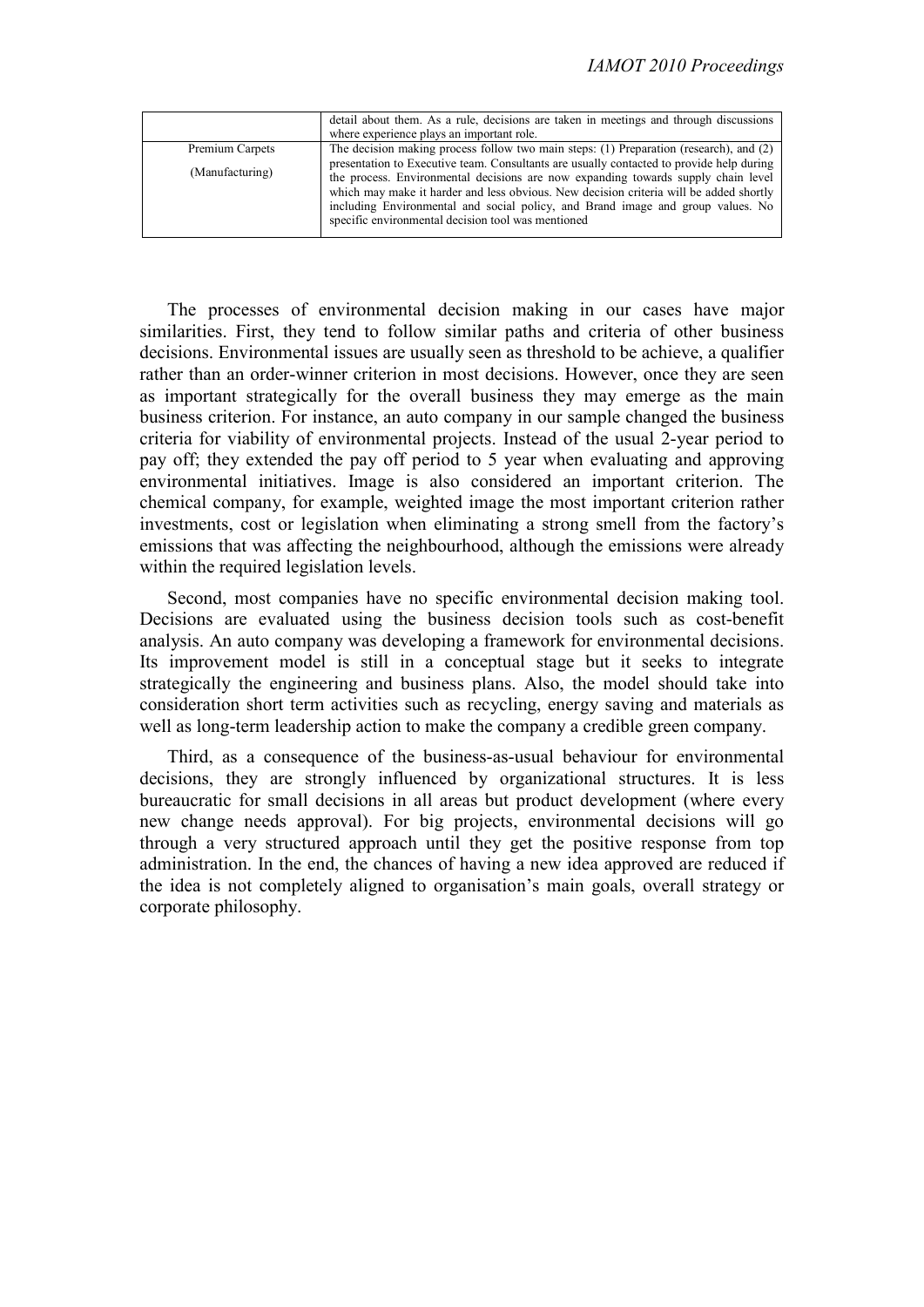### *Relationship between environmental decision making and reactive and proactive behaviours*

Figure 1 shows that companies moving from reactive to proactive behaviour tend to also have environmental initiatives to non-manufacturing activities. Initially, they were mostly concerned about meet minimal standards for legislation compliance, evaluating their initiatives based upon return over investment and meeting customer requirements.



*Figure 1 - Relationship between environmental decision making and reactive and proactive behaviours* 

Looking at our cases, several interviewees have explained how they moved from a reactive to proactive behaviour. For most of them, it implied doing more than the required by law, anticipating customer requirements, seizing on competitors' experimentation in order to innovate and seek for new opportunities.

We could notice that by doing that, they were incorporating non-manufacturing activities in their range of environmental initiatives. However, we noticed this movement was associated with a decrease of certainty and tangibility in their decisions. For instance, in manufacturing processes it is fairly easy to control and calculate emissions and cost reductions. Usually, there is little transformation on the product and the environmental gains are strongly associated with efficiency gains, mainly in programmes like energy use, water conservation and waste reduction. These are all easy-to-measure variables and the environmental decision making process has a high level certainty in predicting the results of investments, new technology implementation, or environmental programmes.

On the other hand, towards the extremes of the supply chain (raw material suppliers or customers) complexity, uncertainty and intangibility are added to environmental decision making process. Environmental initiatives on the product, for example, may not be accepted by customers although they provide great environmental impact minimisation. Green supply chain initiatives are also difficult to handle due to cost increase for lack of certainty in reducing environmental impacts.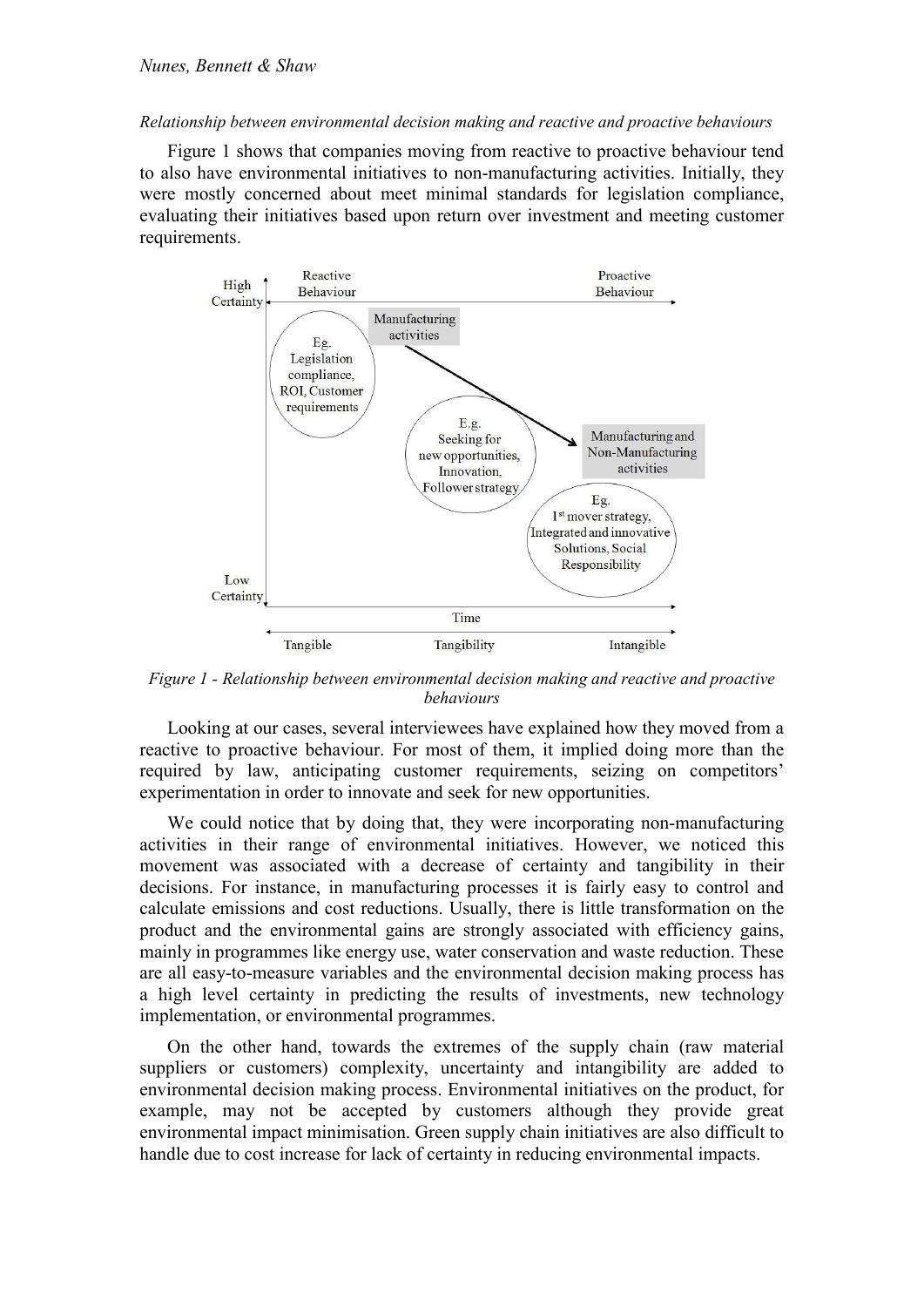*Relationship between environmental decision making and green operations practices* 

Figure 2 supplements the information shown in figure 1. Figure 2 shows that companies expand their range of environmental initiatives from manufacturing to non-manufacturing activities.



*Figure 2 - Relationship between environmental decision making and green operations practices* 

Expanding the environmental policy and actions from manufacturing to nonmanufacturing activities implies the use of a wider range of environmental practices. Within manufacturing, companies are mostly concerned with the 4Rs (reducing, reusing, remanufacturing, and recycling) of greener manufacturing concept. The programmes are well defined around hazardous and non-hazardous waste, energy and water consumption, emissions prevention and control.

One step forward is the inclusion of facilities management, for both manufacturing and non-manufacturing areas, and logistics, which are associated to green buildings and green supply chains, respectively. A further step is the closer to Hart's (1995) sustainable development strategy, which combines environmental concerns for both products and processes.

Nonetheless, we found in our research investigation that the farther the decision is from manufacturing processes the harder is getting, including the understanding of what green means.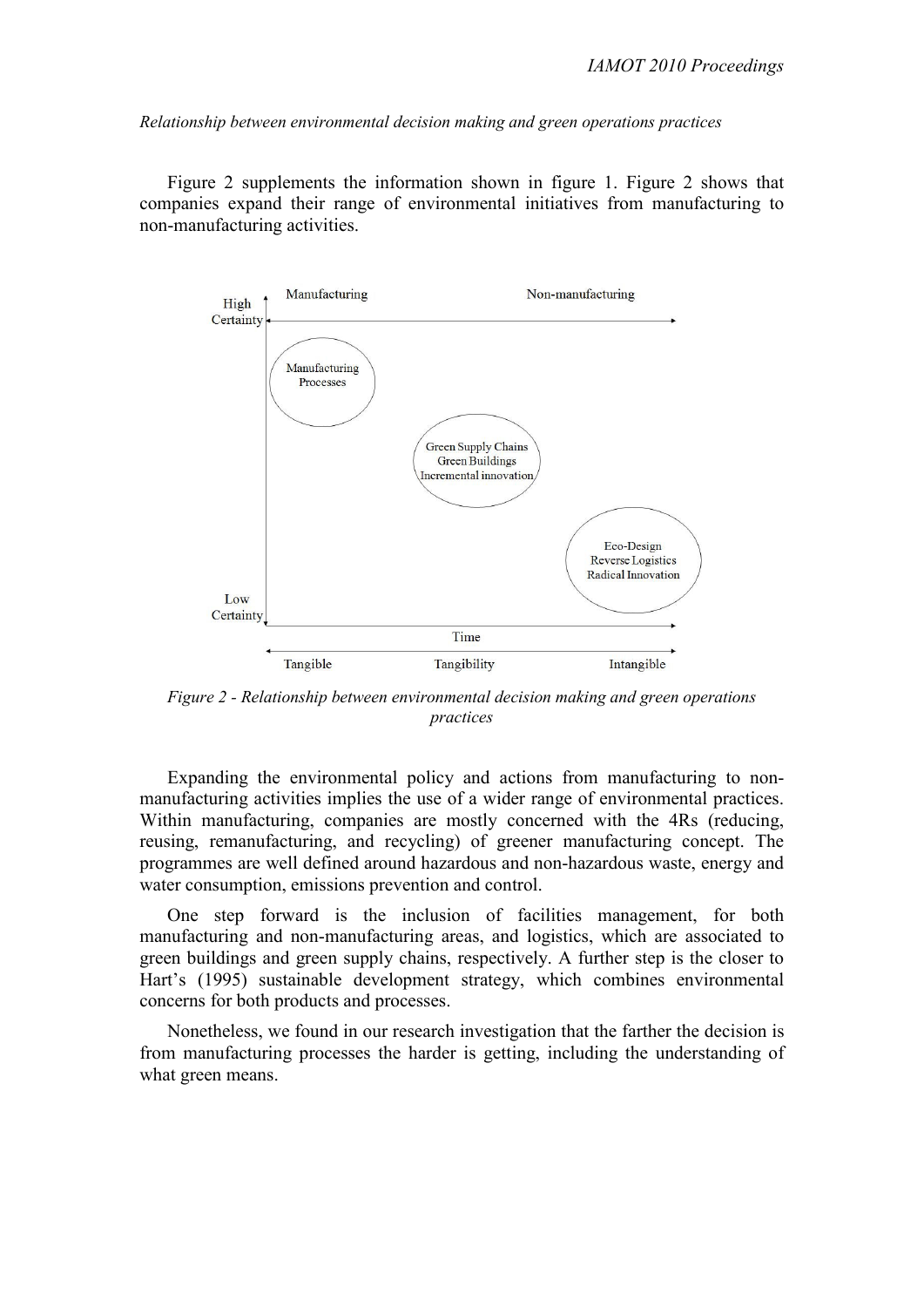*Relationship between environmental decision making and internal technical competence* 



*Figure 3 - Relationship between environmental decision making and internal technical competence* 

Our data shows that companies are initially pressured by legislation, customer requirements, or cost reduction policies, and all of which seem to be fairly easy decisions as they are single objective decisions, mainly for companies with hightechnical competence. Interviewees report that the company responds to these requirements in order to continue in the business. Mostly, the initiatives are first implemented in the manufacturing processes; but when they are expanded at supply chain level, and mainly, for product development, they tend to get harder. For companies with low-technical competence, the start is also hard as they do not visualise the economic and commercial benefits of environmental programmes. Nevertheless, once they engage with environmental initiatives their future environmental objectives become clearer and the decisions easier.

By migrating from manufacturing to supply chain and product development decisions, companies will deal with a longer list of environmental decision criteria than the usual legislation, customer requirements and cost reduction. If in the beginning, they could understand that the risk of failing in meeting legislation, customer requirements or lowering the production costs would put their business in jeopardy; now, it is much harder to infer the impact of their environmental policy on suppliers and green features on the products.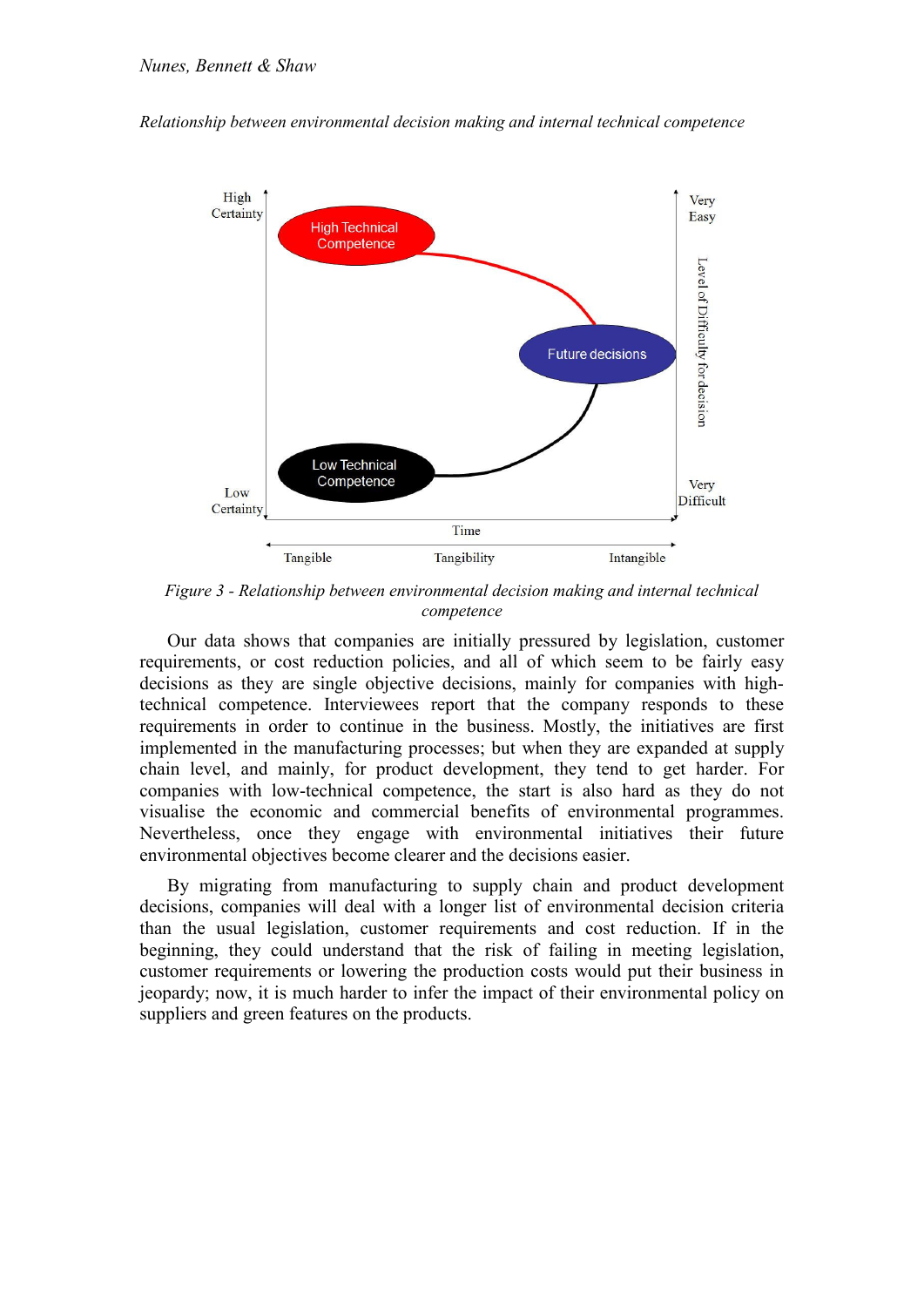# **Conclusions**

This section presents the final considerations of this study, its limitations and contributions.

# **Final Considerations**

From our study, we can draw major 4 major conclusions:

*(i) When companies expand their environmental initiatives to non-manufacturing activities, which increases complexity to environmental decision making;* 

We have noticed that the decision making teams within manufacturing activities had a clear view of what green means, and due to the strong link between firm and manufacturing performance and environmental technologies (Klassen and Whybark, 1999), the environmental manufacturing decisions were relatively less complex than other in supply chain and product development.

*(ii) Ideas come from different sources depending on the nature of the problem. Drivers and measures to environmental decision making within manufacturing activities tend to be clearer, more tangible and easier than those towards nonmanufacturing activities;* 

When a company is deciding on a big environmental investment or initiative, there are more parts involved in the decision making process, including in the stage of raising ideas. On the other hand, with small projects personnel are set free to come up with ideas, mainly for continuous improvement. The exception seems to be product development teams in the automotive industry, where even small changes in components are very connected to the whole of a car. Changes in the product are usually difficult to measure the level of greenness as well as the future success or failure of new interventions. Similarly, manufacturing and supply chain decisions are dealt with a wider number of external players (consultants, industry federation and experts, etc); while product development tend to keep things more internally due to confidentiality reasons.

*(iii) Environmental decisions are dealt rather similar to other business decisions although there are exceptions where environmental concerns are weighted higher than other traditional business measures;* 

Environmental concerns are mostly seemed as a threshold to be overcome (emissions limit, ISO certification, level of recyclability, etc). In few occasions environmental concerns are really the main driver for an environmental initiative. This leads to the lack of environmental decision making models and a proper structure to support environmental decisions.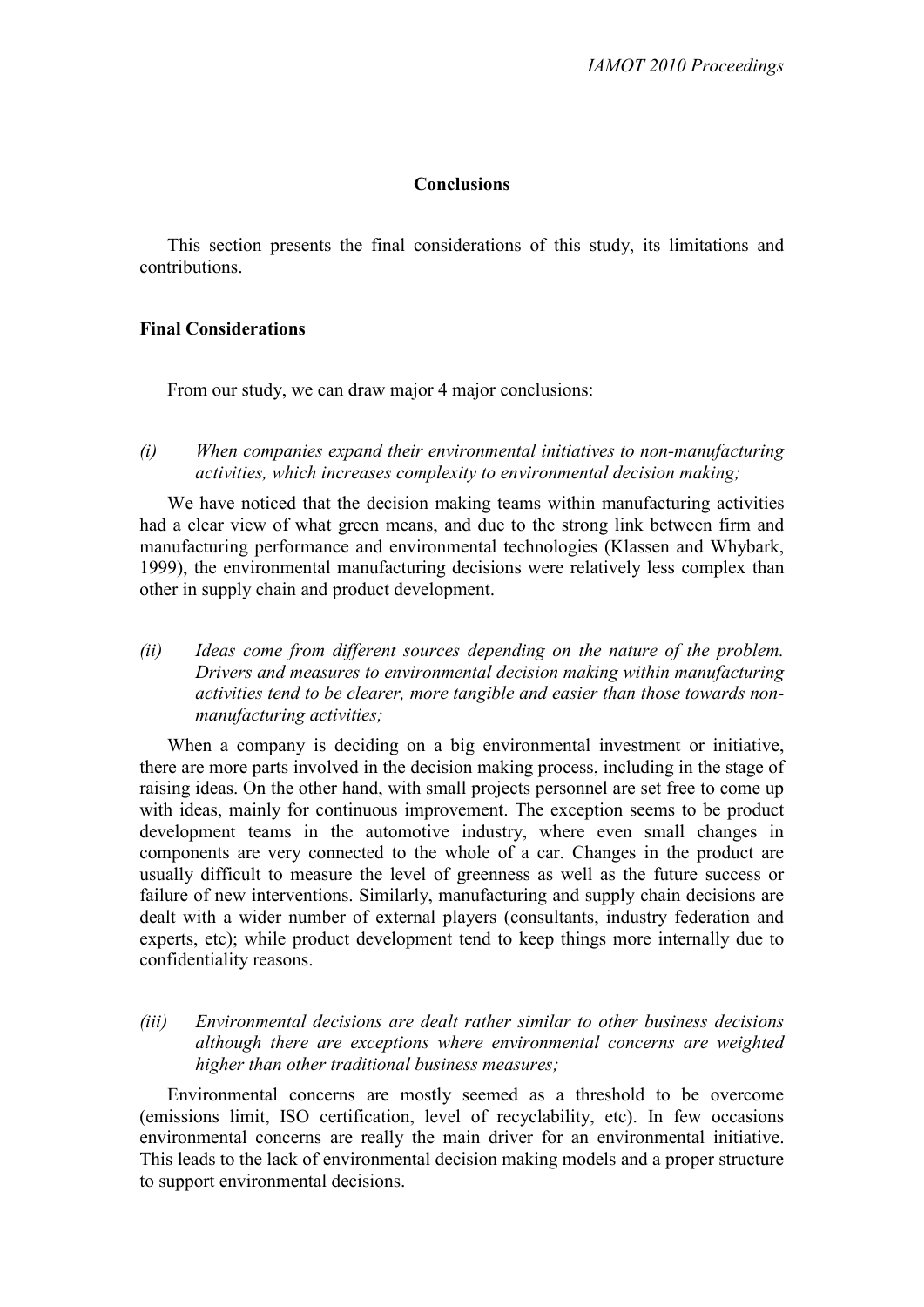### *0unes, Bennett & Shaw*

Companies that want to lead the environmental race will need to internalise environmental issues and develop a strong environmental policy beyond manufacturing. When environmental concerns hit the main stream of business, environmental criteria are better weighted in the business decision making instead of being an add-on feature.

# *(iv) A systemic model for environmental decision making is necessary for complex and large environmental initiatives;*

Environmental decision making models will need to respect the current organizational structures that are already in place in the companies. This means that a structured approach for environmental decision making would be better accepted for complex and large environmental initiatives and more radical changes; while the continuous improvement initiatives could continue with unstructured approaches.

### **Limitations**

In this paper, we have brought conclusions from a study with 4 different industries: automotive, textile, food processing and chemical. These are traditional industries may not reflect the same context and reality for environmental decision making of new fast-changing manufacturing such as electronics, nano and biotech firms, and alike. Similarly, this is a study with manufacturing firms, which although includes a number of non-manufacturing activities may not be generalised to service companies (telecommunication, tourism, etc). Hence, these are the first limitations that we should highlight in our study.

Secondly, we have investigated firms in 3 different countries and nationalities. We may found that in countries with different cultures and political systems, companies will behave differently of what we found here due to the different strength of drivers or even availability and level of transfer of technology. This leads us to the third possible limitation of our study, which is strongly related to industry and location, the type of technology. Most companies in our study did not belong to industrial clusters and the investigation dealt with main stream technologies in these traditional industrial segments. Environmental decision making may change according to the type of technology, and the behaviour of companies in taking decisions may not follow the steps we presented here. For instance, we did not discuss in detail issues of companies leapfrogging the decision making stages from manufacturing to nonmanufacturing, without major problems in dealing with the complexity of environmental decision making.

### **Theoretical and Practical Contributions**

The originality of this paper resides in its different angle of analysis for environmental decision making in manufacturing organisations. It contributes to the field of MOT by a better understanding of the multiple objectives green technologies may need to meet beyond the improvement of actual environmental performance.

A number of practical implications can be derived from this paper. As we have investigated companies in different stages of environmental leadership, and with different decision making experience, our results will be useful for both beginners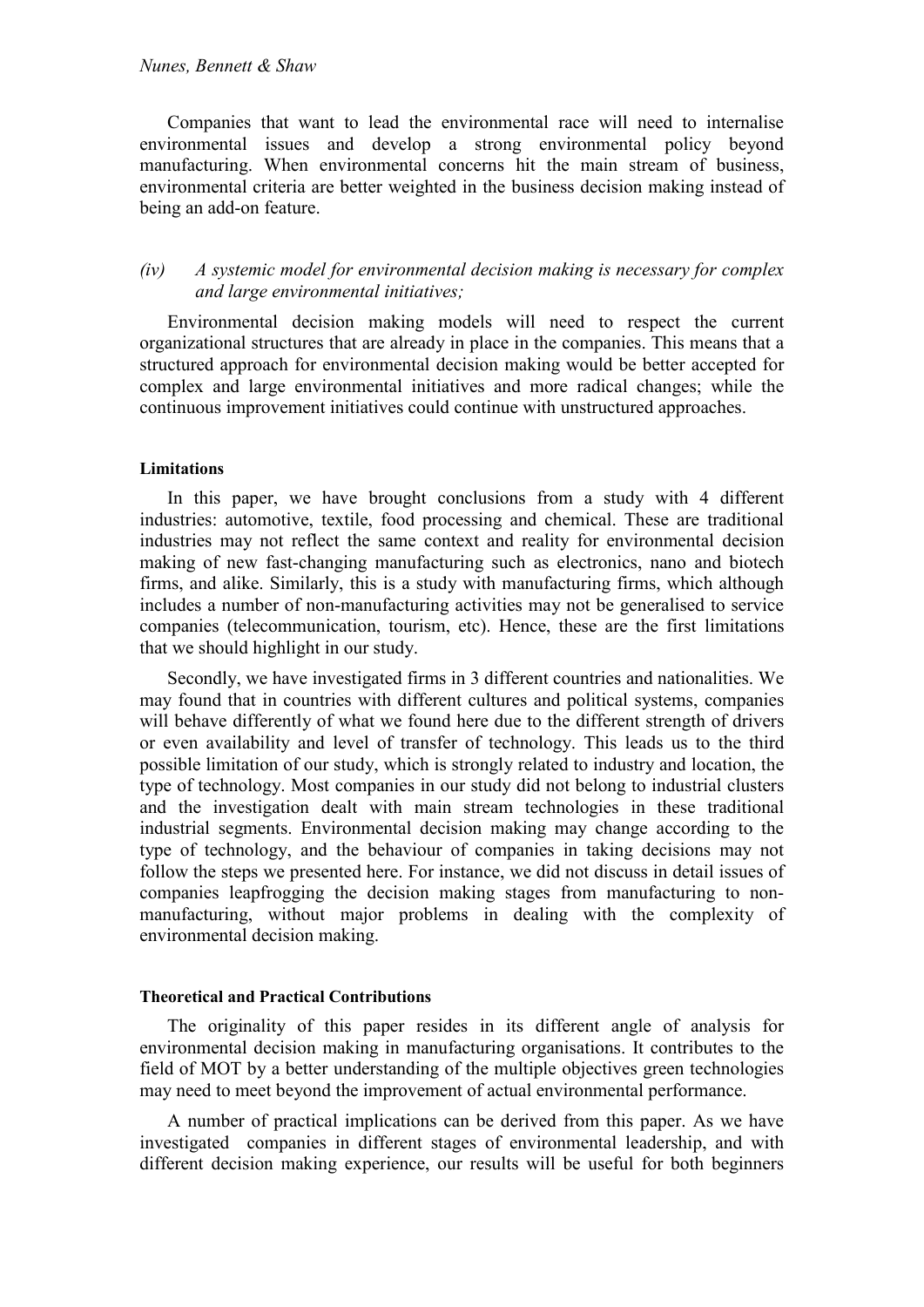when implementing environmental initiatives and also experienced teams when facing new decision-making situations.

# **References**

Azapagic (2003) "Systems Approach to Corporate Sustainability: A General Management Framework", *Trans IChemE*, Vol 81, Part B, September 2003.

Beamon, B. (1999), "Designing the green supply chain", *Logistics Information Management*, Vol. 12, No. 4, pp. 332-342.

Brown, D. 2008. It is good to be green – Environmentally friendly credentials are influencing business outsourcing decisions. *Strategic Outsourcing: An International Journal*, 1 (1), pp. 87-95.

Child J. & Tsai T. The Dynamic Between Firms' Environmental Strategies and Institutional Constraints in Emerging Economies: Evidence from China and Taiwan. *Journal of Management Studies*, 42 (1), pp. 95-125.

Corbett, C. J. and Klassen, R. D. (2006) "Extending the Horizons: Environmental Environmental Excellence as Key to Improving Operations", *Manufacturing and Service Operations Management.* Vol 8, No 1, pp 5-22.

English (1999) Environmental Decision Making by Organizations: Choosing the Right Tools. In: *Better Environmental Decisions: Strategies for Governments, Business, and Communities*. Island Press (ed.), pp 57-75. Washington, D.C., USA.

Graedel TE, Allenby BR. (1995) *Industrial ecology*. Englewood Cliffs, NJ: Prentice-Hall.

Hart, S. (1995), "A Natural-Resource-Based View of the Firm". *The Academy of*  Management Review. Vol 20, Nº 4, pp. 986-1014.

Hill, C. W. L. (2007) *International Business: Competing in the Global Marketplace.* McGraw-Hill/Irwin,  $6<sup>th</sup>$  Ed, New York, NY.

Hoffman, A. (1999). The importance of organizational change management for environmental decision making. In: *Better Environmental Decisions: Strategies for Governments, Business, and Communities*. Island Press (ed.), pp 245-266. Washington, D.C., USA.

Klassen, R. (2001). "Plant-level Environmental Management orientation: The influence of management views and plant characteristics". *Production and Operations Management,* Vol 10,  $N^{\circ}$  3, pp 257-275

Klassen, R. D. and Whybark, D. C. (1999) Environmental management in operations: the selection of environmental technologies. *Decision Sciences,* vol 30, number 3, pp 601-631.

Kleindorfer, P. R., Singhal, K. And Wassenhove, L. N. V. 2005. Sustainable Operations Management. Production and Operations Management, 14 (4), pp. 482–492.

Nunes and Bennett (2010) Green operations initiatives in the automotive industry: An environmental reports analysis and benchmarking study. *Benchmarking: An International Journal.* (Forthcoming)

Orsato, R. J. (2006), "Competitive Environmental Strategies: When Does It Pay To Be Green?", California Management Review, Vol. 48, Nº. 2, pp. 127-143.